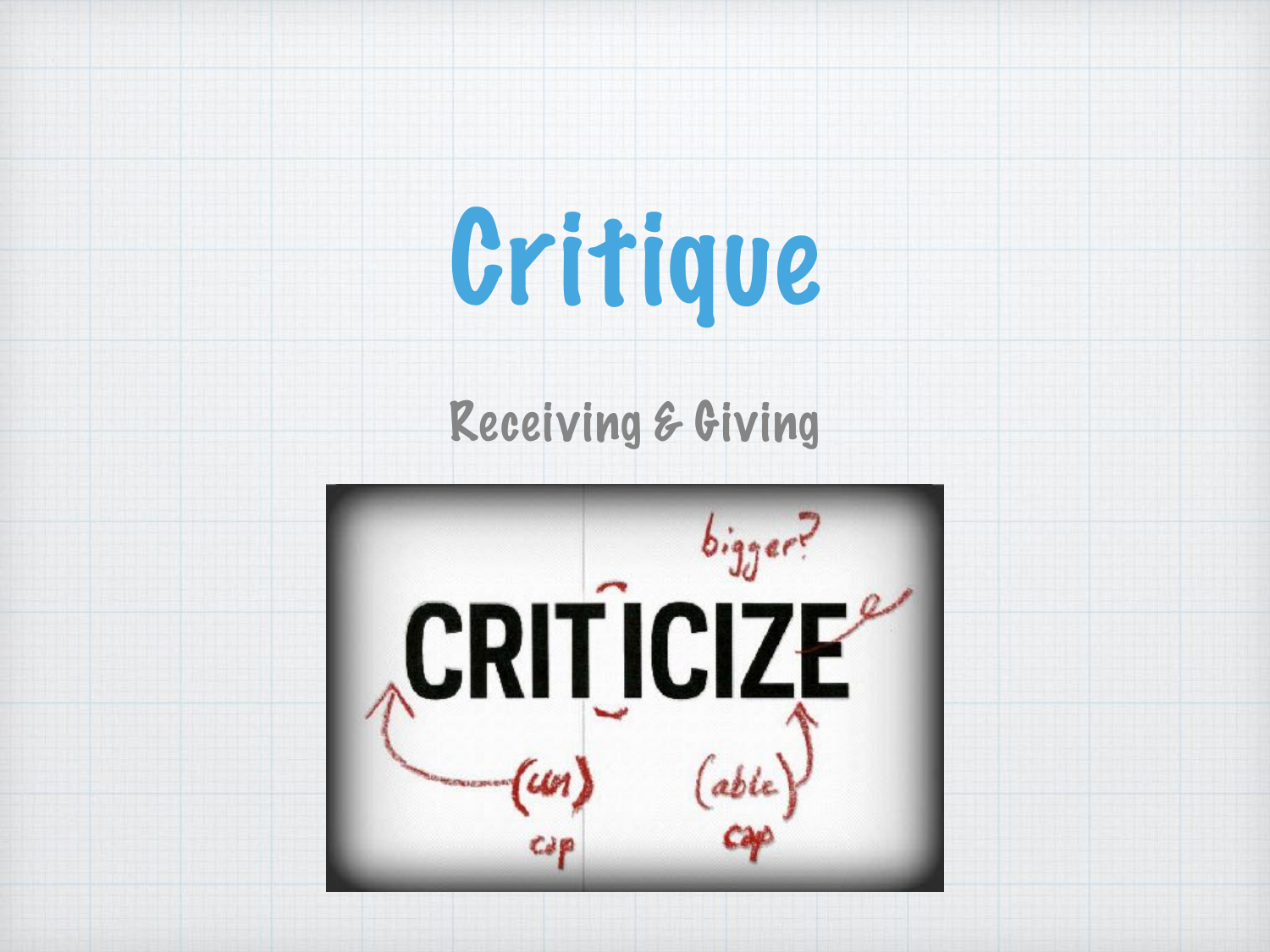

- Criticism is something you can easily avoid…
- by saying nothing, doing nothing, and being nothing. The external state

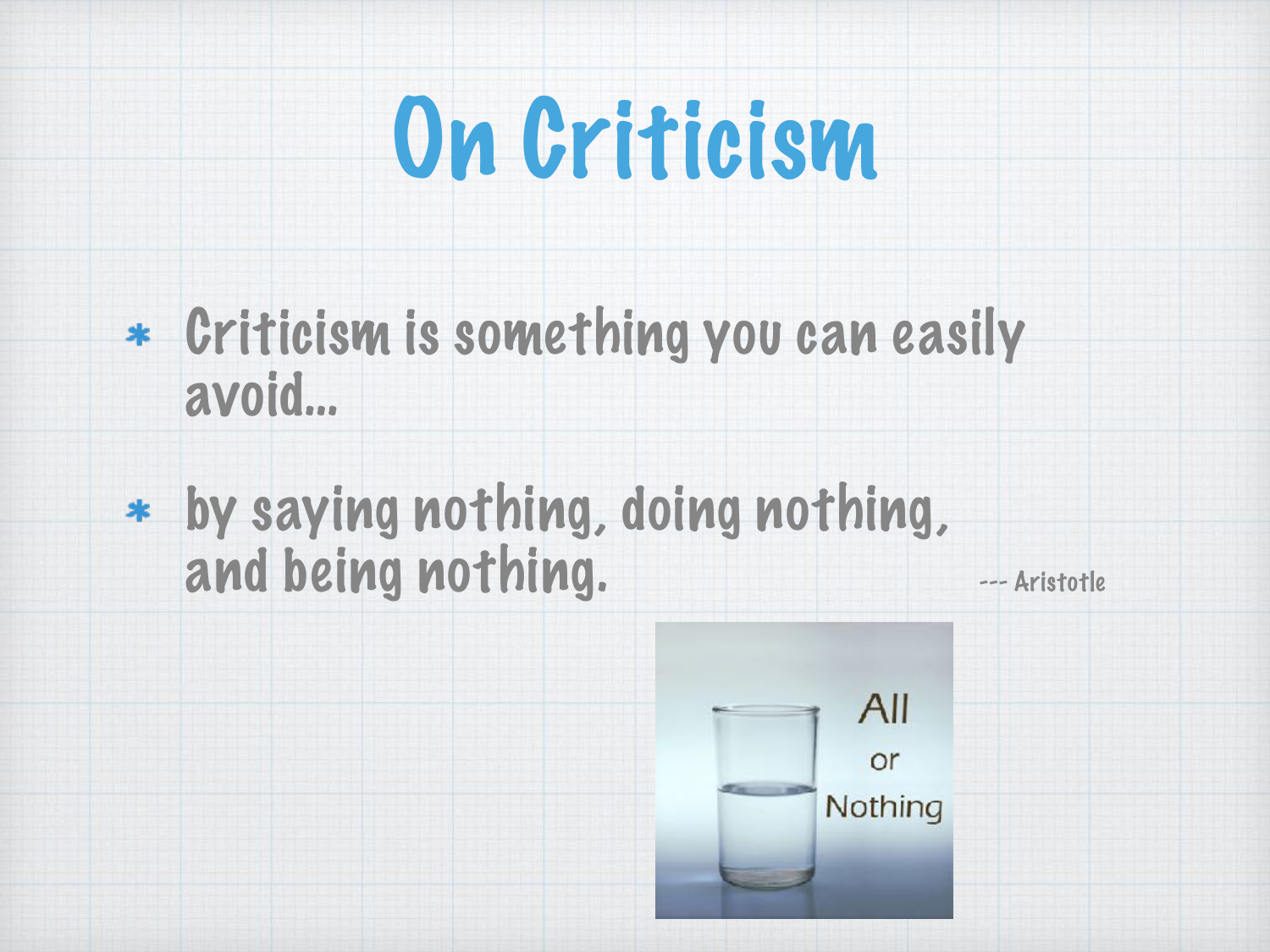

- Your critics are the ones telling you that they still love you and care.
- When you're screwing up, and nobody is saying anything to you anymore, that means they gave up.  $-$  Randy Pausch

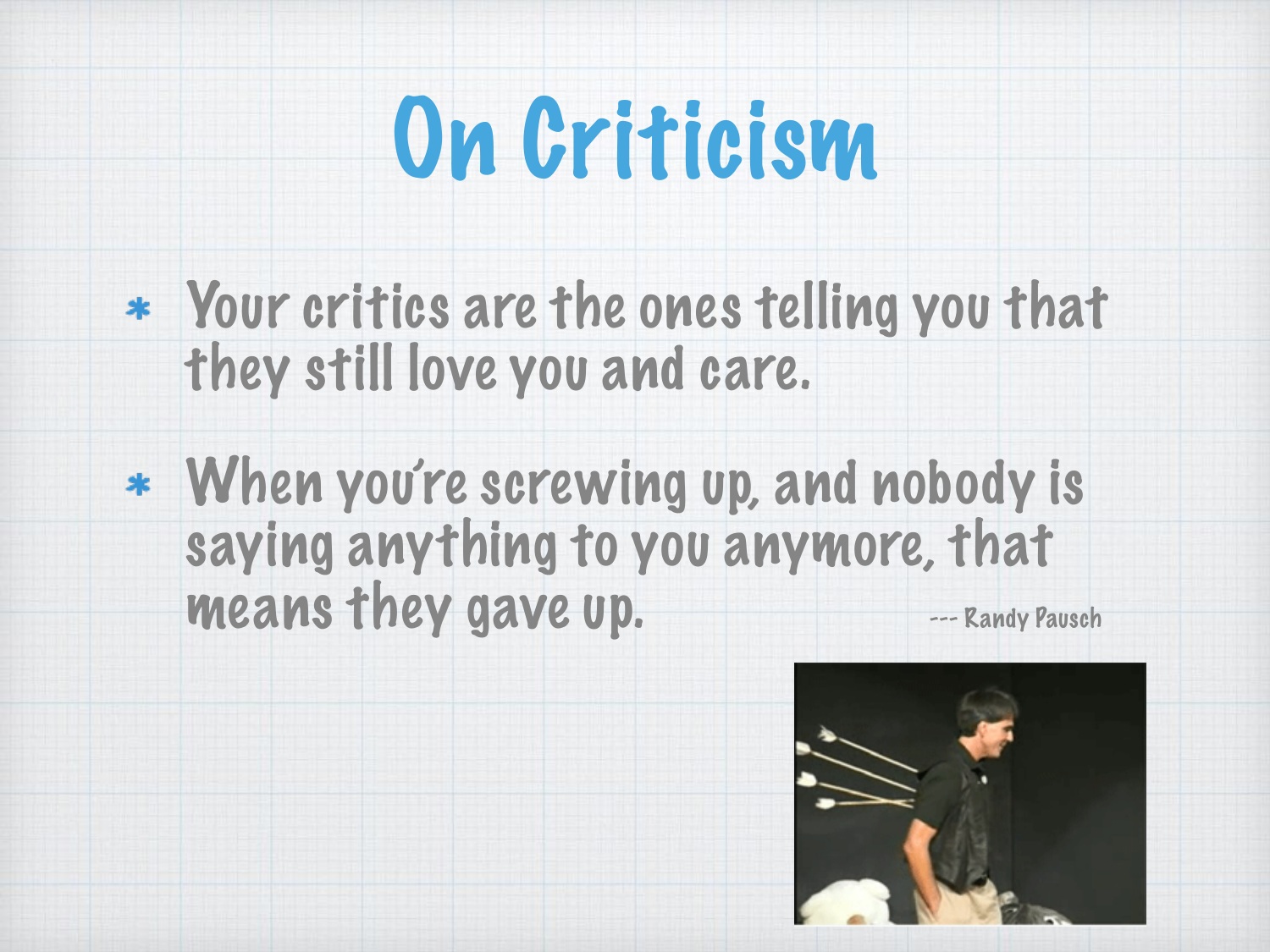# Receiving Criticism 1

- Be Open, not Defensive
- Take Time, Listen & Take Notes
- Look for Truth, Explore Issues
- Interpret & Understand

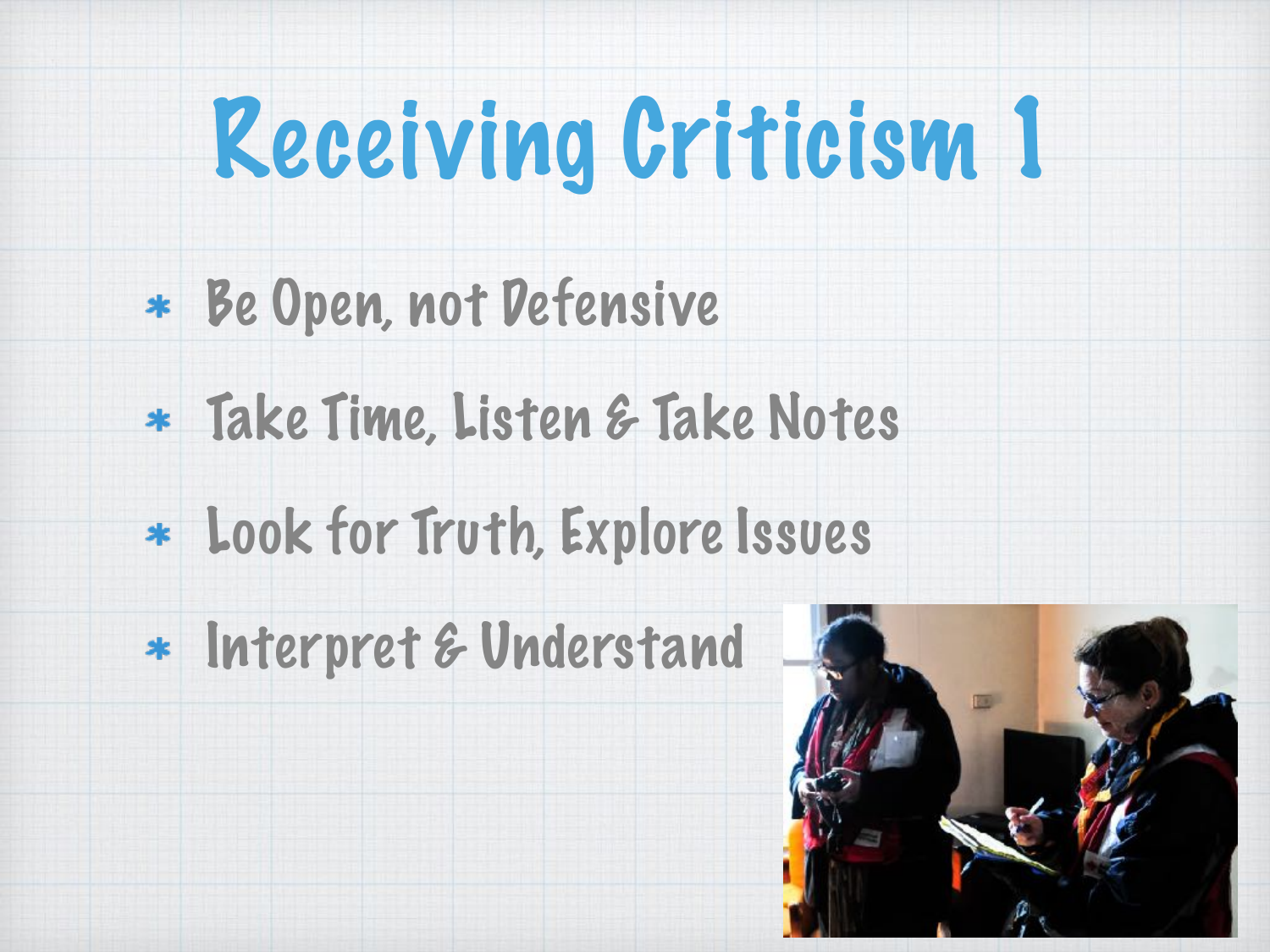# Receiving Criticism 2

- Can be Uncomfortable, Hard
- Keep Calm, It's Not Personal
- Step Back, Let Go of Being Right
- Can be Mixed, Ask Questions

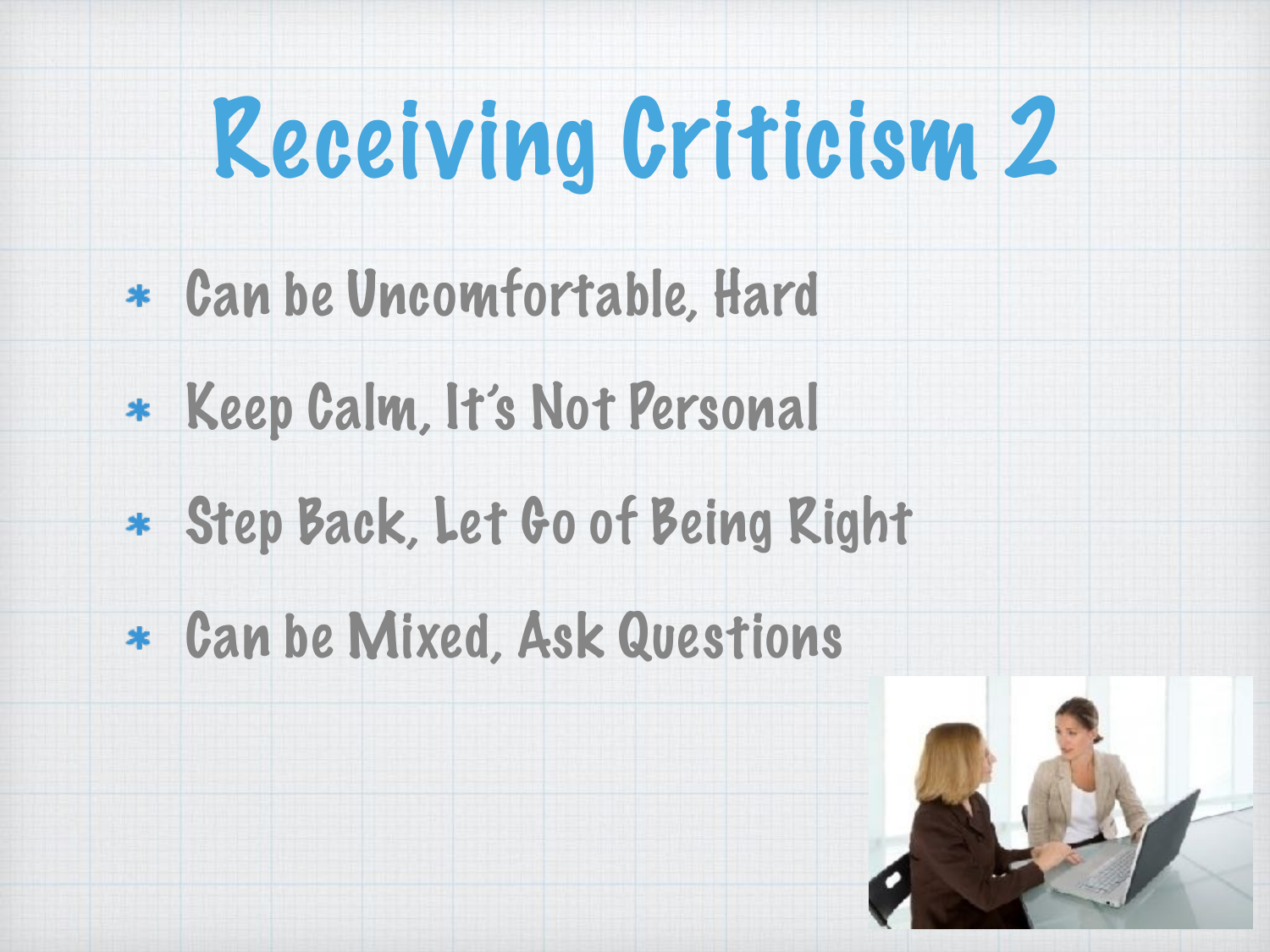# Receiving Criticism 3

- Opportunity to Learn & Improve
- Consider Perspectives & Ideas
- Plan Goals & Process
- Acknowledgement & Appreciation

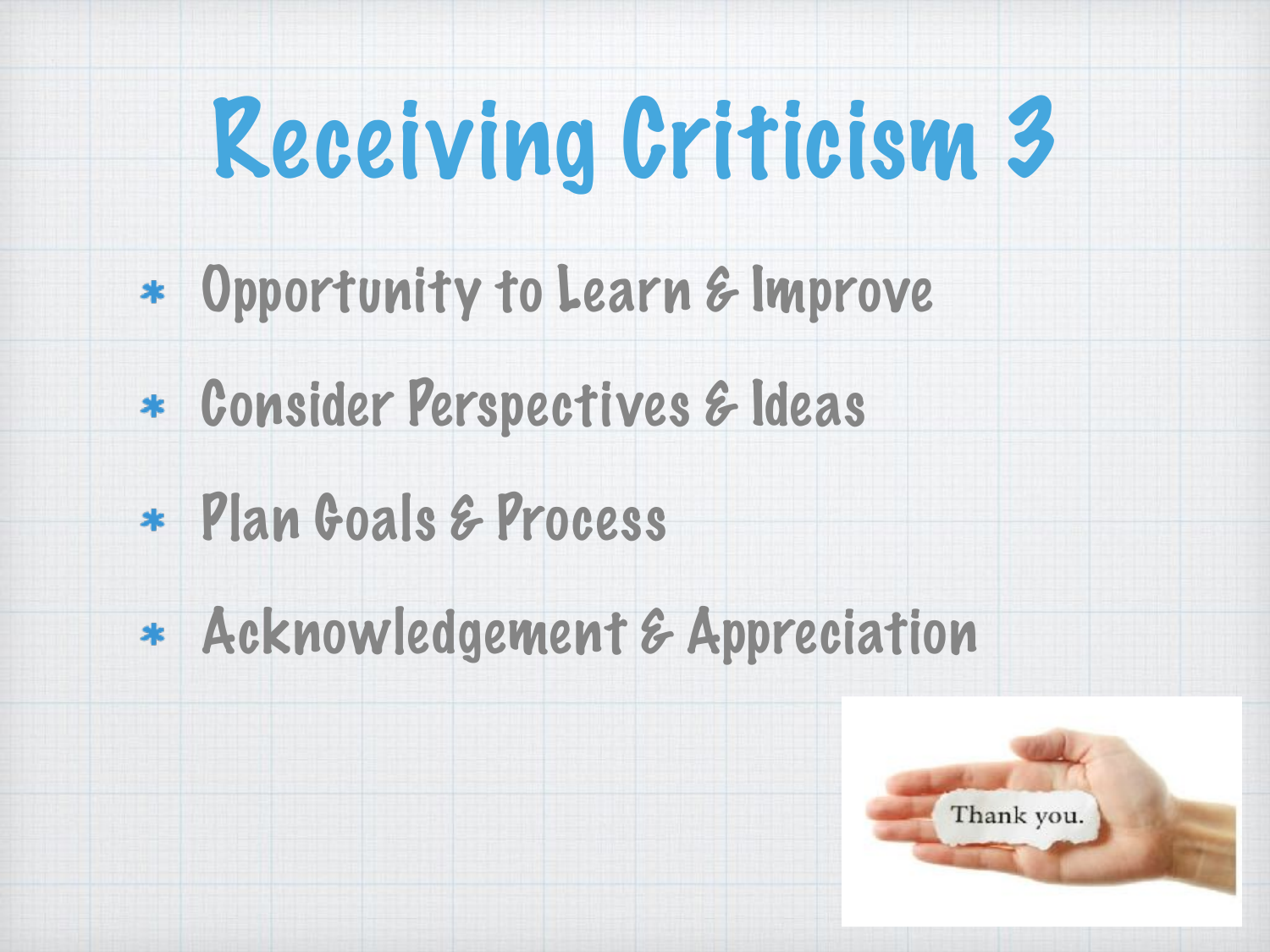#### Self-Criticism!

#### Consider How You're Doing

- Let Go of Perfect
- \* Imposter Syndrome
- Give Yourself a Break
- Talk with Others

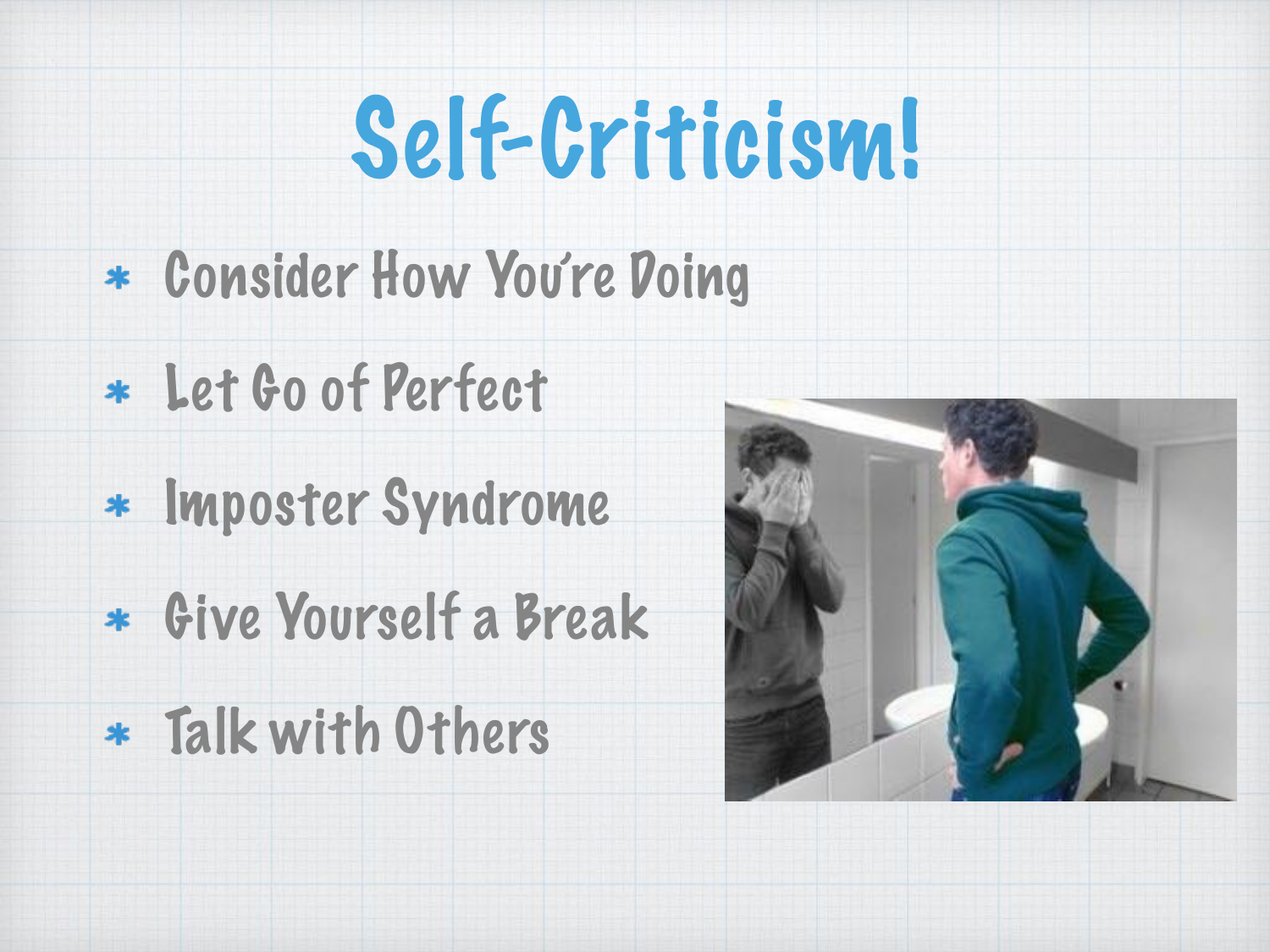# Giving Criticism 1

- Supportive & Constructive
- What Works Well
- What You Don't Understand
- What Could Be Better

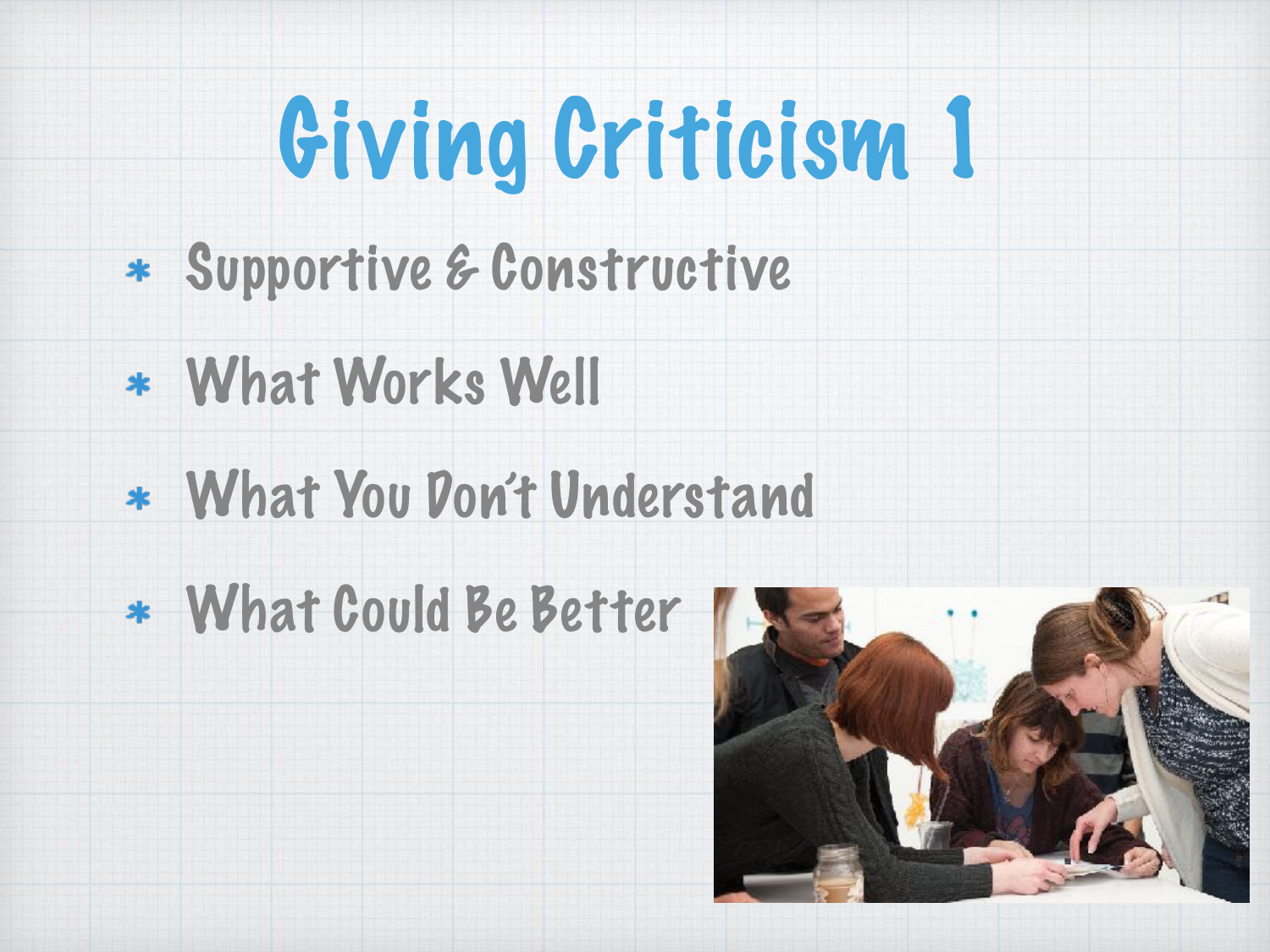# Giving Criticism 2

- Good Intentions Can Go Astray
- Consider Time & Place
- Private or Public
- Verbal or Written
- Short & Sweet

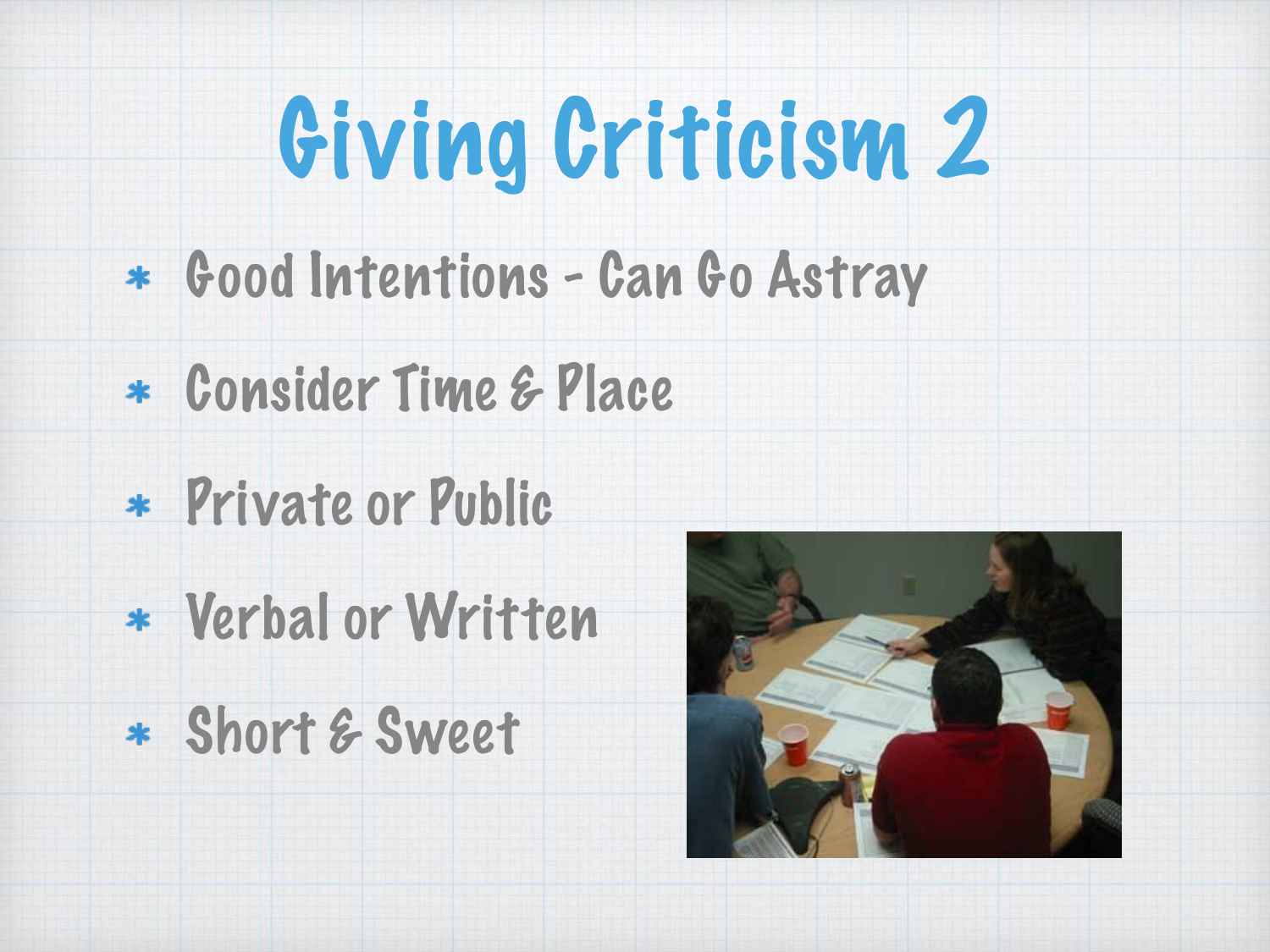## Giving Criticism 3

- Balanced Ideas, Conversation
- Make Suggestions, Entertain Questions
- Focus on Work, not Person
- Show Appreciation

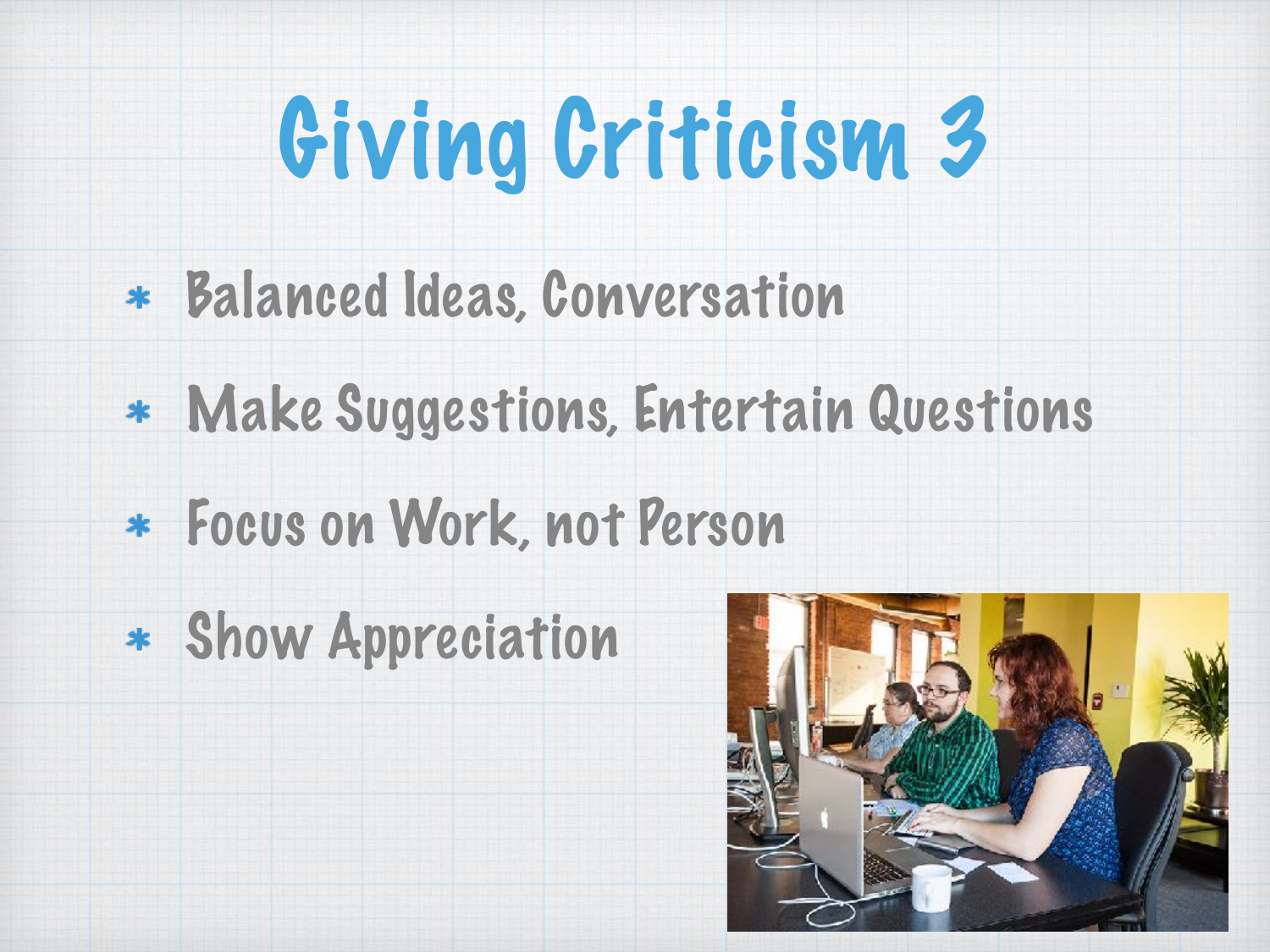# Asking for Feedback 1



Ask for Honestly



- Ask Questions to Clarify
- Take Notes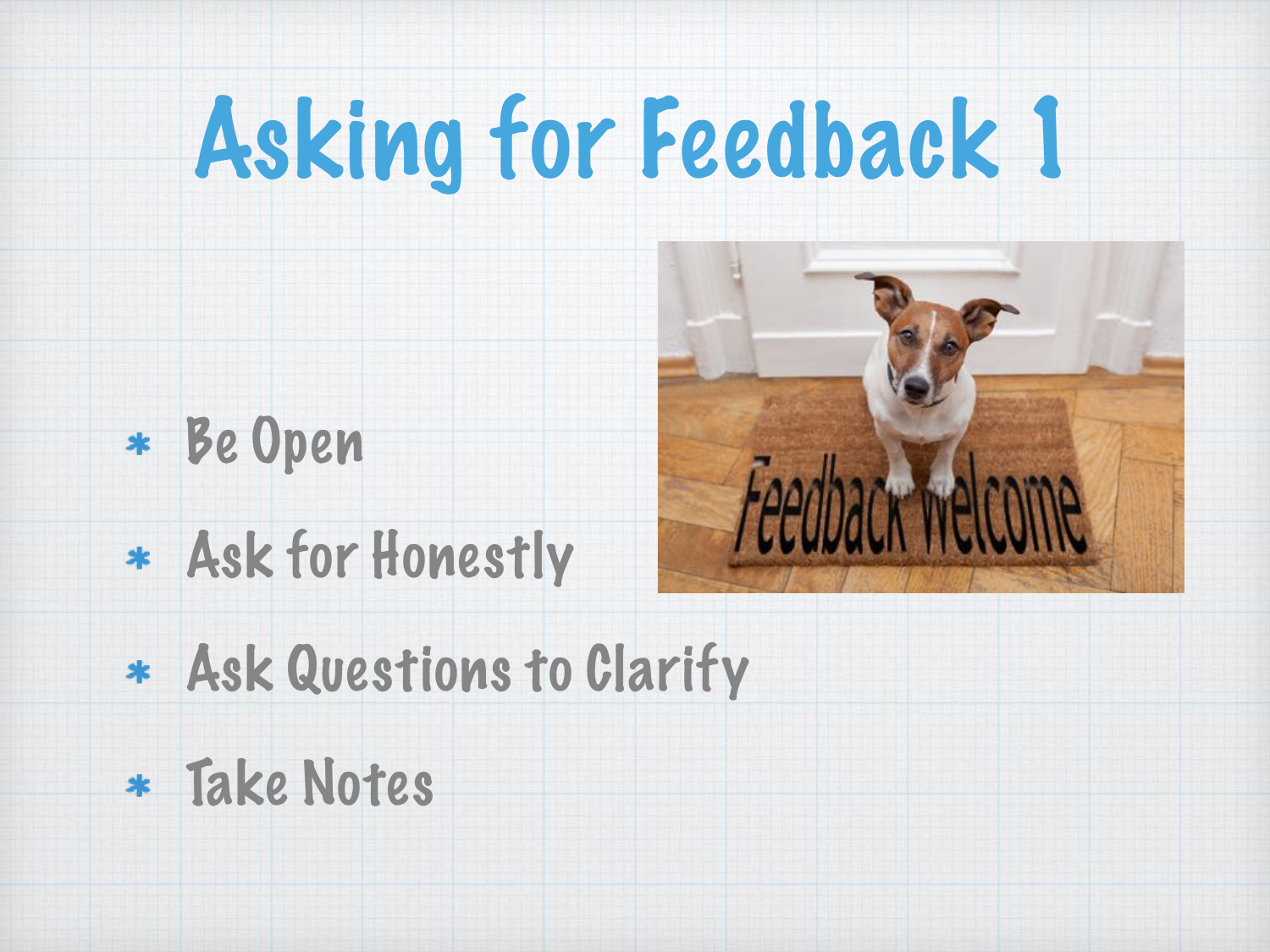## Asking for Feedback 2



- Three Questions
- What Do They Appreciate About What You Do?
- What Would They Like You To Start Doing?
- What Would They Like You to Stop Doing?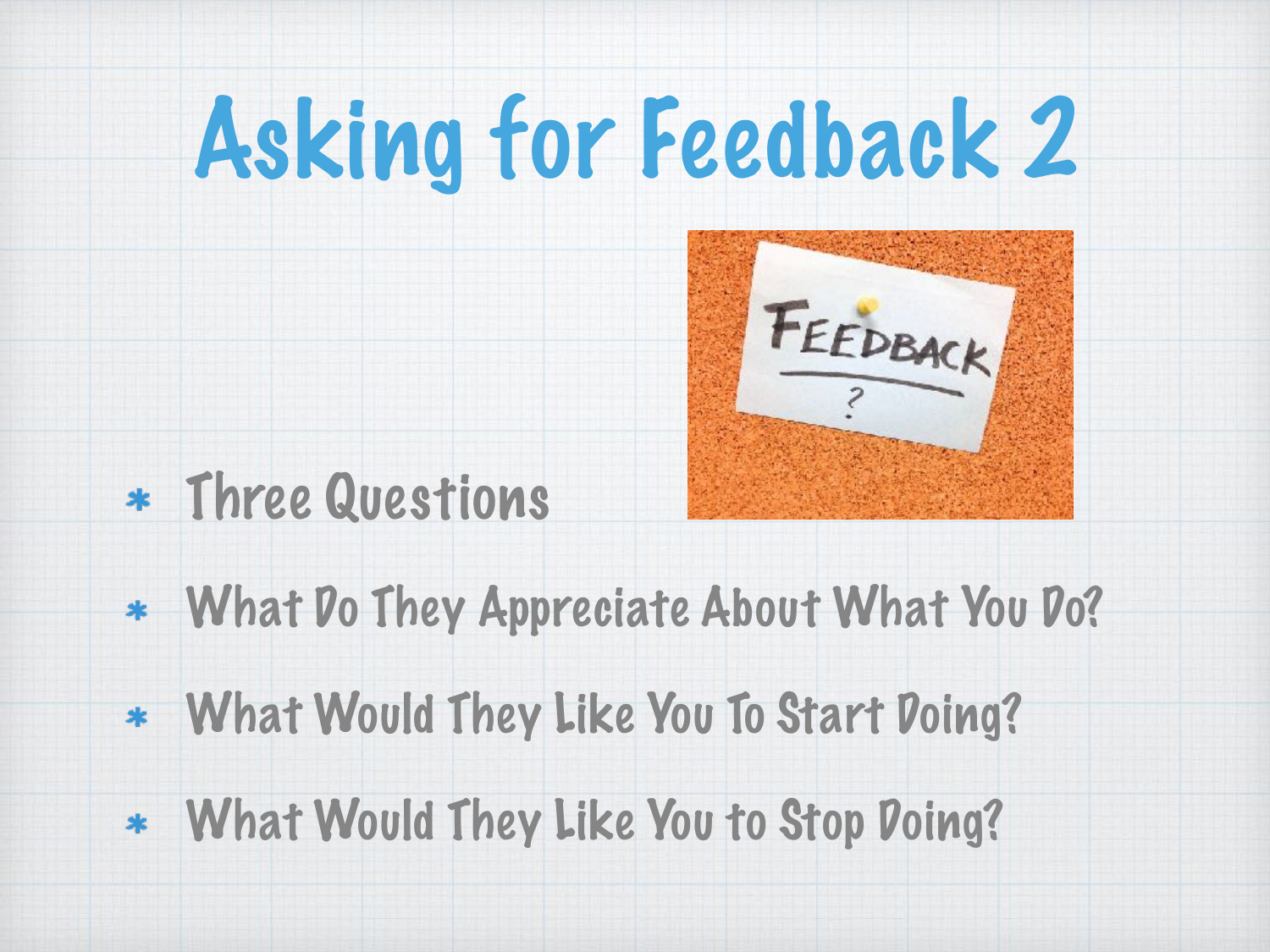#### Sometimes - Conflict

- Step Back & Take a Breath
- Remember It's Not Personal, Apologize
- Focus on Resolution, Not Being Right
- Listen & Let Go

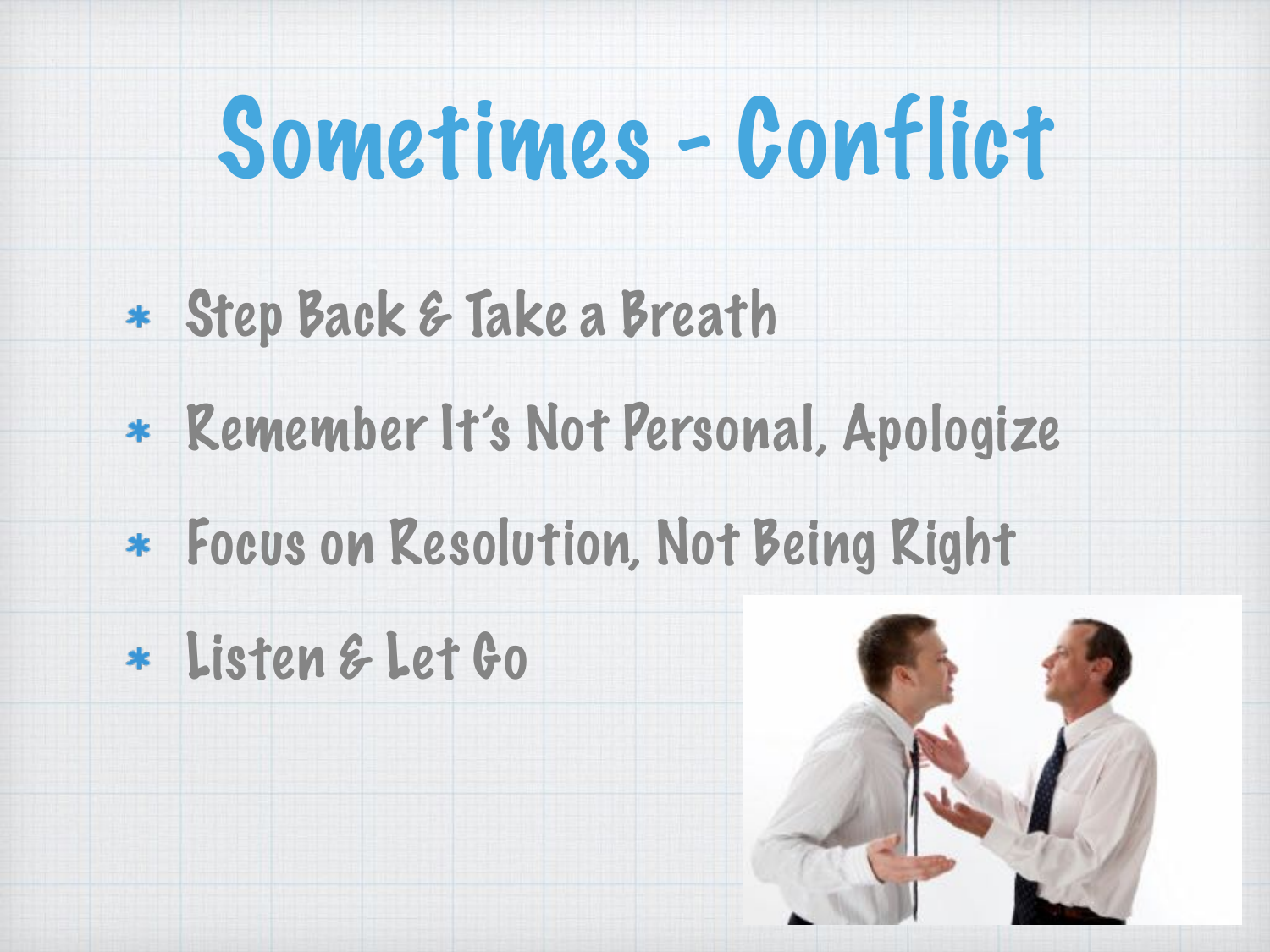

#### The trouble with most of us is that we would rather be ruined by praise than saved by criticism.



 $\ast$ 

--- Norman Vincent Beale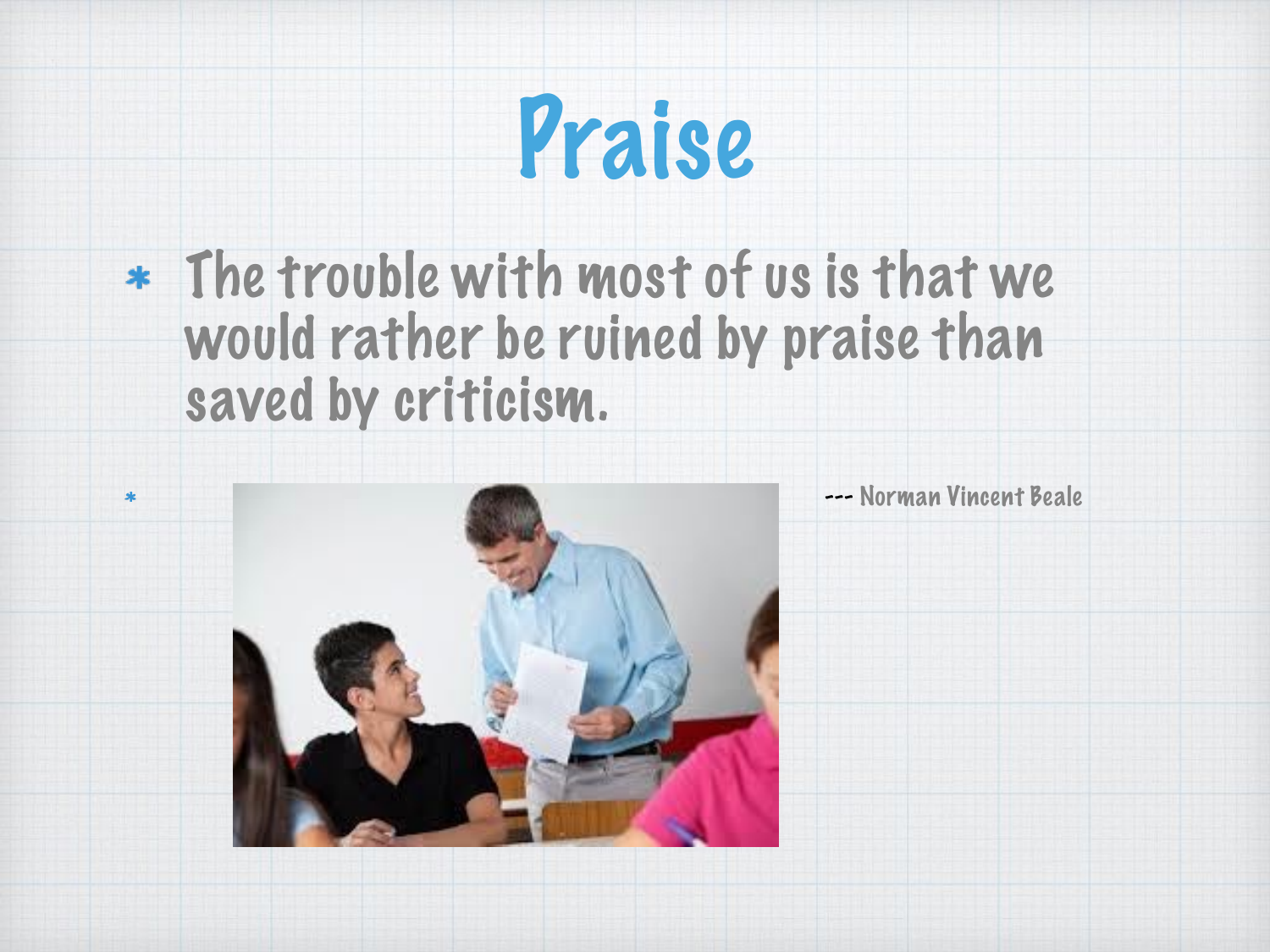

- Be Honest & Specific
- Make it a Habit, but Don't Overdo it
- Actions as Well as Words
- Be Thankful

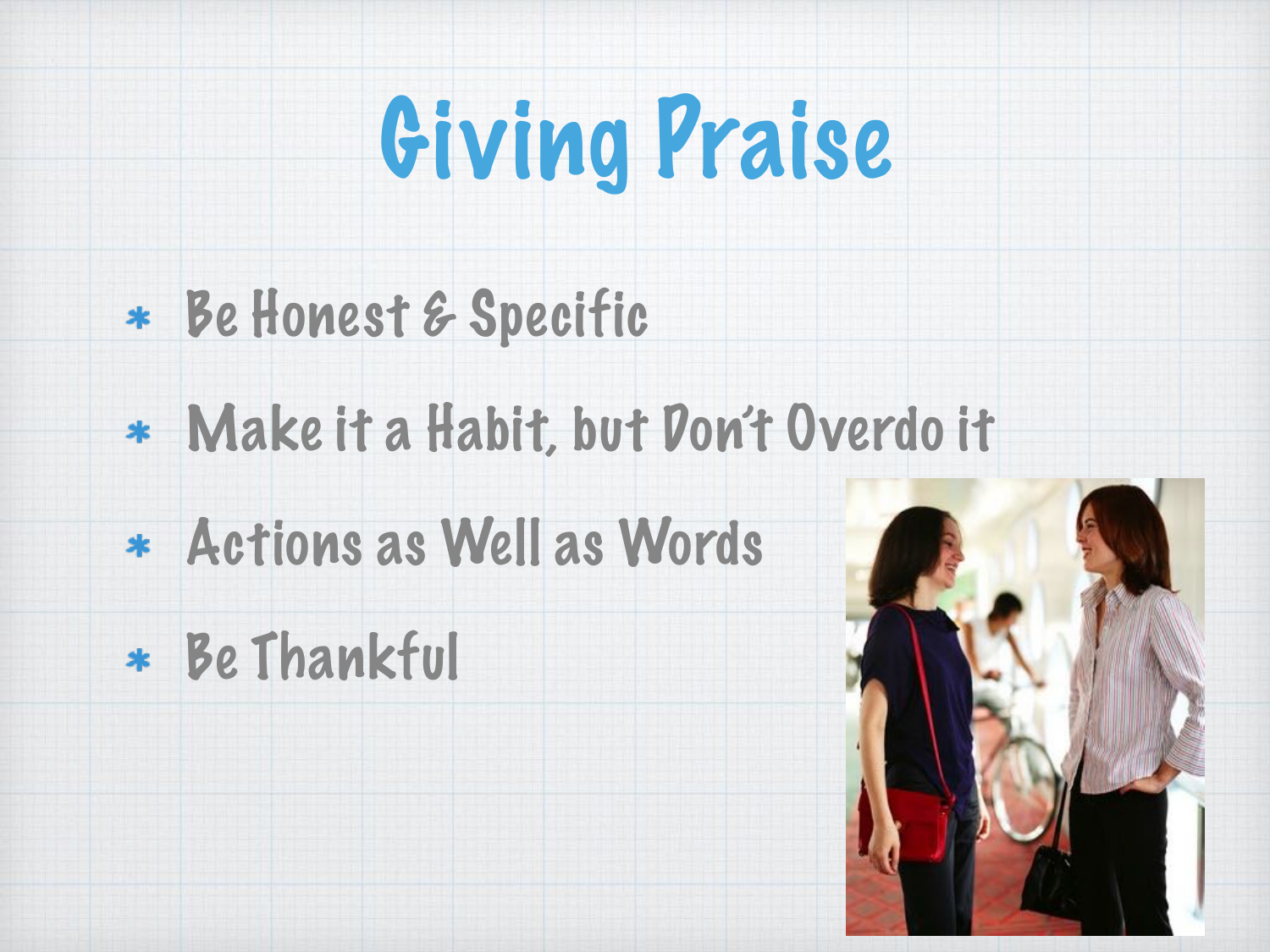

#### Reflect - Honest, Careful

- Incompetent Overestimate
- Competent More to Learn
- Talk with Others

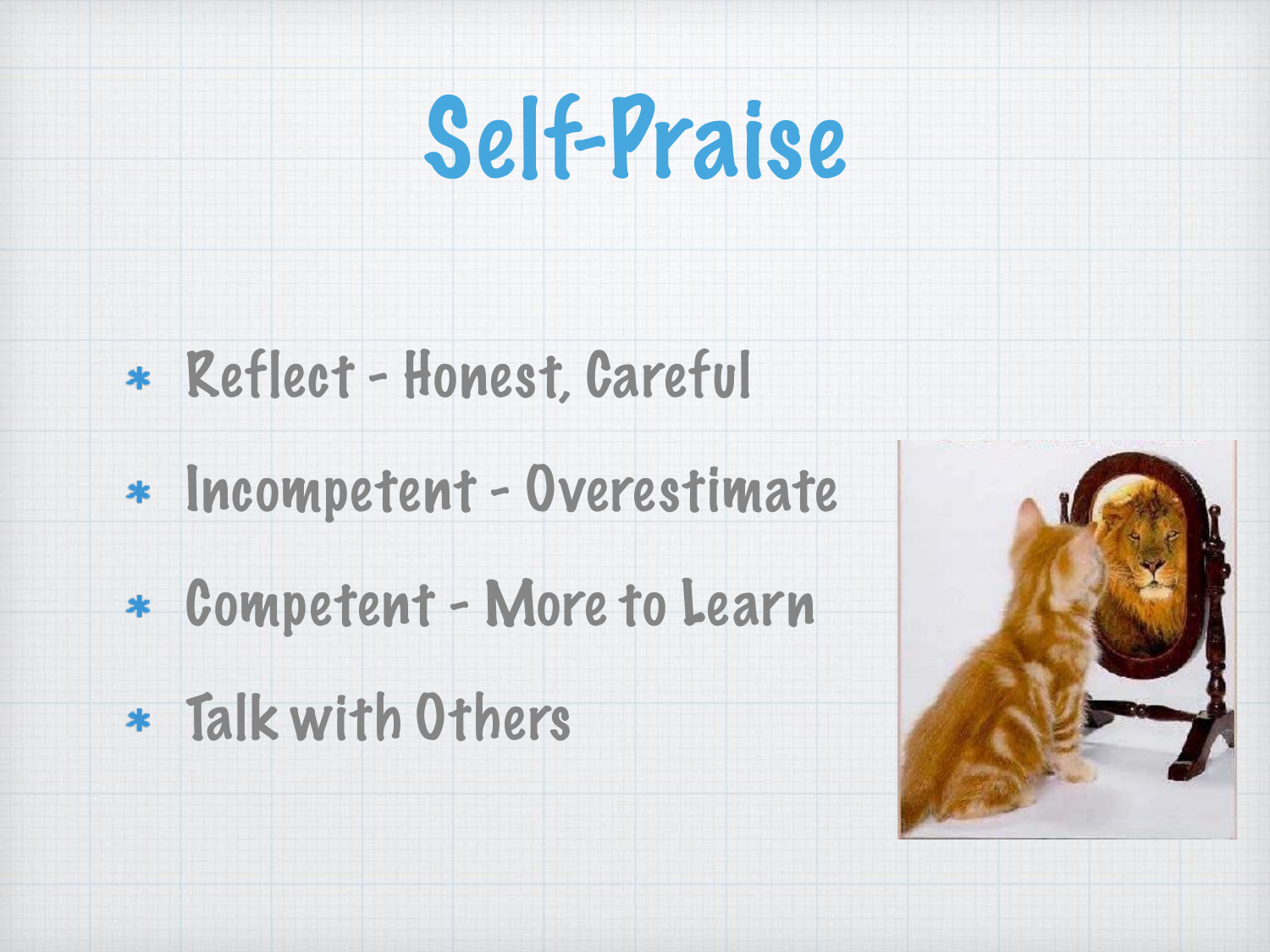#### Receiving Praise





- Share it Around, Give it Back
- Actions as Well as Words
- Don't Expect It for Just Showing Up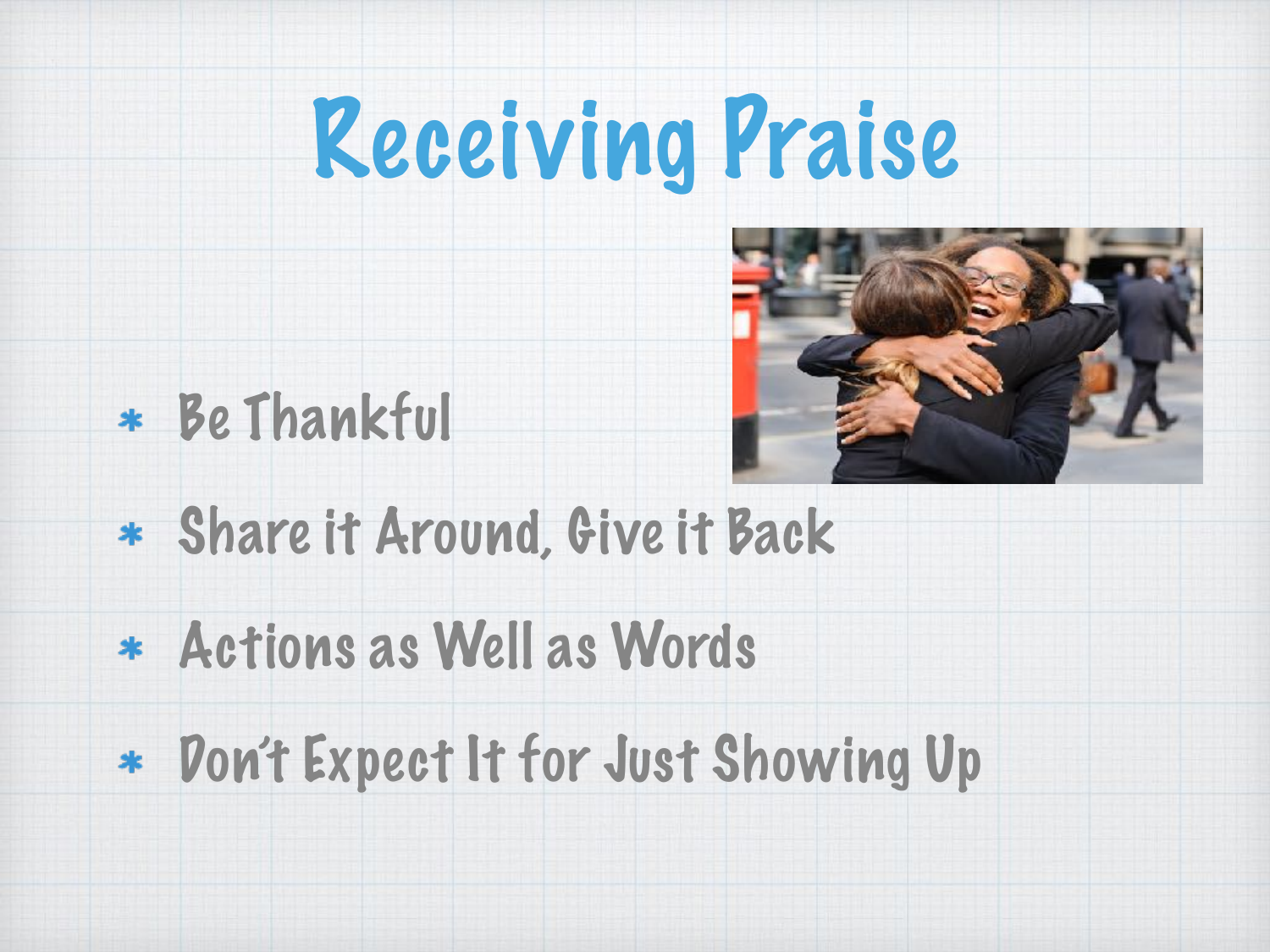## Critical Response Process

#### -Liz Lerman

Statements of Meaning





- Artist asks Questions
- Neutral Questions from Responders
- Permissioned Opinions